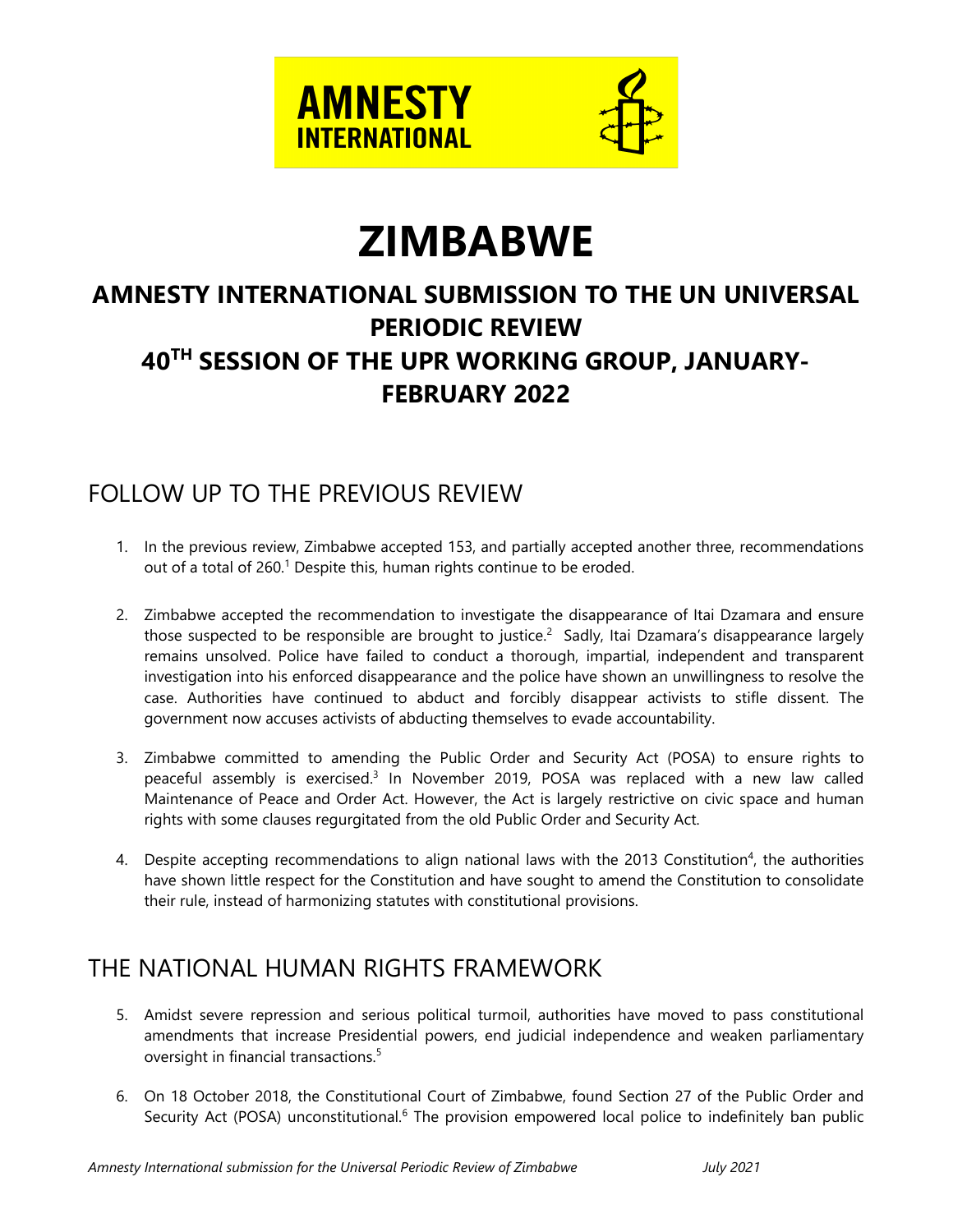demonstrations in their jurisdictions.

- 7. The 1984 Citizenship Act is also not in harmony with the 2013 Constitution in that it prohibits citizens from acquiring dual citizenship<sup>7</sup> and yet the Constitution provides for dual citizenship for anyone born in Zimbabwe. 8
- 8. The rights to freedom of peaceful assembly and association is enshrined in the Zimbabwe Constitution under Section 58, and the right to demonstrate and petition is provided for under Section 59. However, restrictions on the rights to freedom of peaceful assembly and association, and to demonstrate and petition, continue.
- **9.** In November 2019 the Maintenance of Peace and Order Act was signed into law repealing the Public Order and Security Act (POSA). However, the Act has come under criticism for restricting assembly near Parliament, courts and protected places like parliament impeding the ability to petition legislators and for imposing civil liability on convenors of <sup>a</sup> gathering for any damages caused by the public gathering.
- 10. Zimbabwe is ye<sup>t</sup> to ratify key international instruments including the United Nations Convention Against Torture, the International Convention on the Protection of the Rights of all Migrant workers and Members of their Families and the 1961 Convention on the Reduction of Statelessness despite calls for the authorities to do so.<sup>9</sup>

# THE HUMAN RIGHTS SITUATION ON THE GROUND

- 11. President Mnangagwa rose to power on the heels of the military assisted intervention in November 2017 which unseated then President Robert Mugabe. $^{\rm 10}$  He pledged to 'break away with the past', but since then, his governmen<sup>t</sup> has dramatically escalated the state'<sup>s</sup> repression and violence against people in Zimbabwe to stifle all forms of dissent and demands for accountability.
- 12. His governmen<sup>t</sup> has overly relied on repressive laws, the military and special covert operations team called Ferret<sup>11</sup> to suppress dissent and unleash a reign of terror on people in Zimbabwe. Working together with Ministry of Home Affairs and the police, they have tortured, sexually abused, forcibly disappeared and killed opponents with near-total impunity and accused those who have reported as communicating falsehoods meant to tarnish the image of the country. $^{12}$
- 13. Authorities, in particular police, continue to enforce outlawed provisions against activists which are in contravention of the Constitution. On 28 April 2021 the High Court set aside the prosecution of Hopewell Chin'ono on charges of publishing and communicating false statements, ruling that he had been arrested and prosecuted based on <sup>a</sup> non-existent law. Currently there are activists who still face this charge and are ye<sup>t</sup> to appear in court.

### RESTRICTIONS TO FREEDOM OF ASSEMBLY AND EXCESSIVE USE OF FORCE

14. Activists and human rights defenders mobilized to hold the governmen<sup>t</sup> to account for increasing corruption, unemployment, poverty and inequality. However, authorities intensified the crackdown on governmen<sup>t</sup> critics ahead of any planned protest, carrying out door to door searches, abductions, arbitrary arrests and beatings.<sup>13</sup> Family members of activists were used as bait to lure protest organisers out of hiding and they often became victims of abduction, torture, sexual violence. Authorities targeted journalists from covering protests deemed anti-government. Journalists were often detained on way to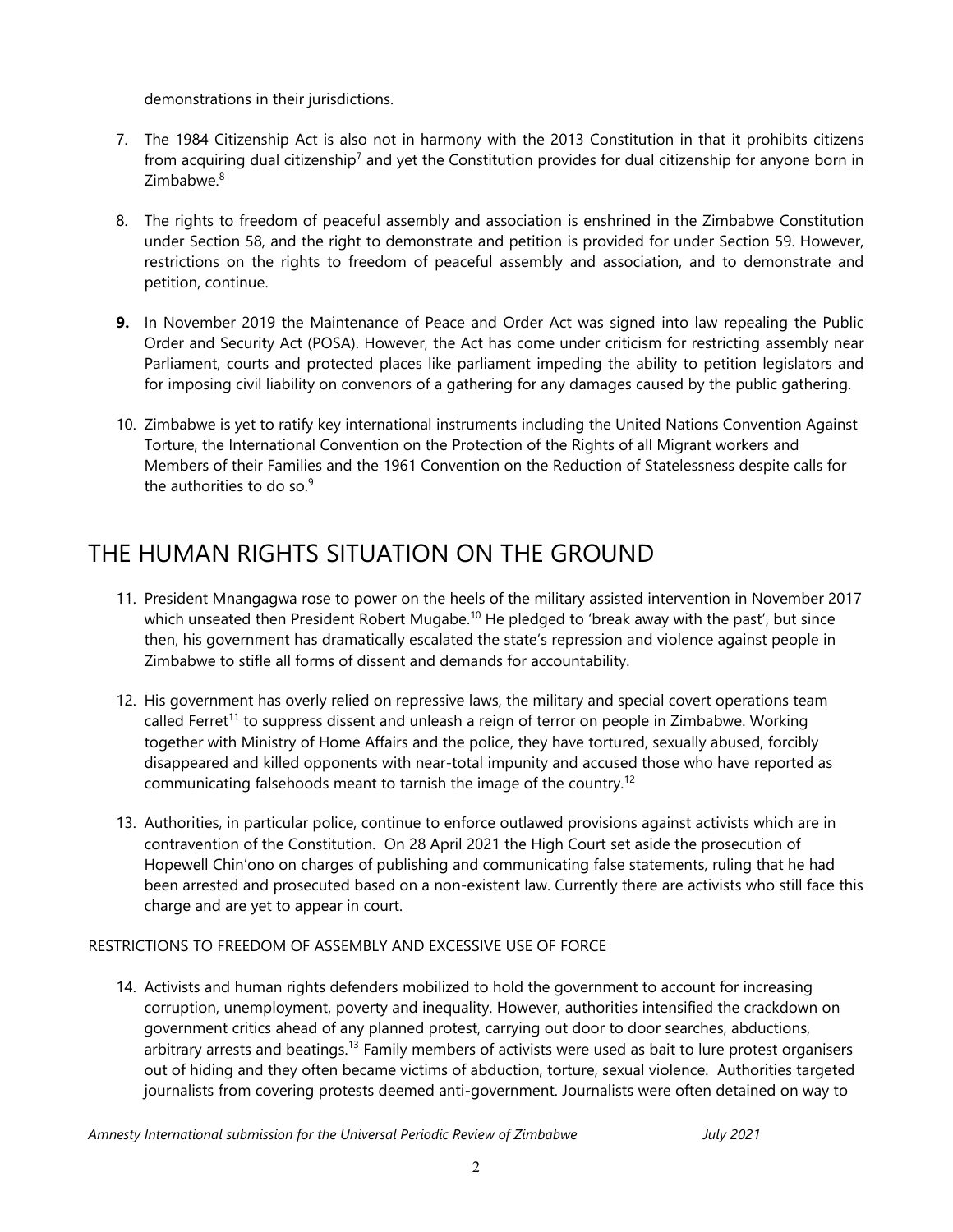carry out work, beaten and forced to delete footage covering police brutality.

- 15. Authorities used the now repealed Public Order and Security Act (POSA) and the Criminal Law (Codification and Reform) Act to prevent protests.
- 16. Following election unrest on 1 August 2018, the President deployed the army to quell protestors who took to the streets protesting electoral results.<sup>14</sup> The army shot and killed six people.<sup>15</sup> A Commission of Inquiry Report<sup>16</sup> into the killings stated that the deployment of the soldiers was unjustified and disproportionate. None of those suspected to be responsible for the killings have been brought to justice.
- 17. In January 2019, at least 12 people were killed by security forces, including soldiers, during protests over fuel hikes and the deepening economic crisis.<sup>17</sup> Security forces also carried out mass arbitrary arrests, door to door raids, torture, rape and arbitrary restrictions on access to internet. Some victims of police brutality reported being handed over to ZANU PF youths at the ZANU PF Office in 4th Street where they were tortured.
- 18. Again, in August 2019 more than 91 peaceful protestors were arrested in Harare alone for participating in <sup>a</sup> demonstration called for by the Movement for Democratic Change Alliance (MDC-A) which was banned by police.<sup>18</sup>
- 19. The police randomly called activists perceived to be lead organisers or supporters or inciters of protests to report for interrogation, and frequently arrested them. 19 Before any planned protest, authorities released <sup>a</sup> list of wanted people, most of whom belong to the opposition Movement for Democratic Change Alliance (MDC-A) party or outspoken civil society leaders, accusing them of being behind the protests. 20
- 20. During 2019, at least 22 people were charged with "subverting a constitutional government".<sup>21</sup> They included human rights defenders, activists, civil society leaders, trade unionists and opposition party activists who had called for protest, supported such calls through social media, or were presumed to have participated in or planned protests.
- 21. Authorities also used threats ahead of any planned protest to dissuade people from participating. <sup>22,23,24</sup>

### SEXUAL VIOLENCE BY SECURITY FORCES

- 22. Sexual violence has been used systematically to clamp down on the right to protest by security forces. Allegations and widely circulated reports of rape perpetrated by security forces and the Ferret Team were reported, such as at least 15 cases of rape including that of <sup>a</sup> 15-year-old girl during the January 2019 crackdown. Women were sometimes allegedly raped for their husband'<sup>s</sup> association with the opposition. 25
- 23. On 13 May 2020, MDC-A members, Joanah Mamombe, Cecilia Chimbiri and Netsai Marova, who were arrested at <sup>a</sup> police roadblock in the capital Harare while they led <sup>a</sup> demonstration against inadequate protection for the poor during COVID-19 lockdown. On the same day, the three were abducted from police custody by security forces, believed to be members of the Ferret Team, who physically and sexually assaulted them and dumped them 87 km from Harare three days later.<sup>26</sup>
- 24. On 29 July 2020, Josphat Ngulube'<sup>s</sup> home in Bulawayo was raided by suspected members of the Ferret Team after he was accused of distributing face masks bearing the #ZANUPFMustGo slogan. When they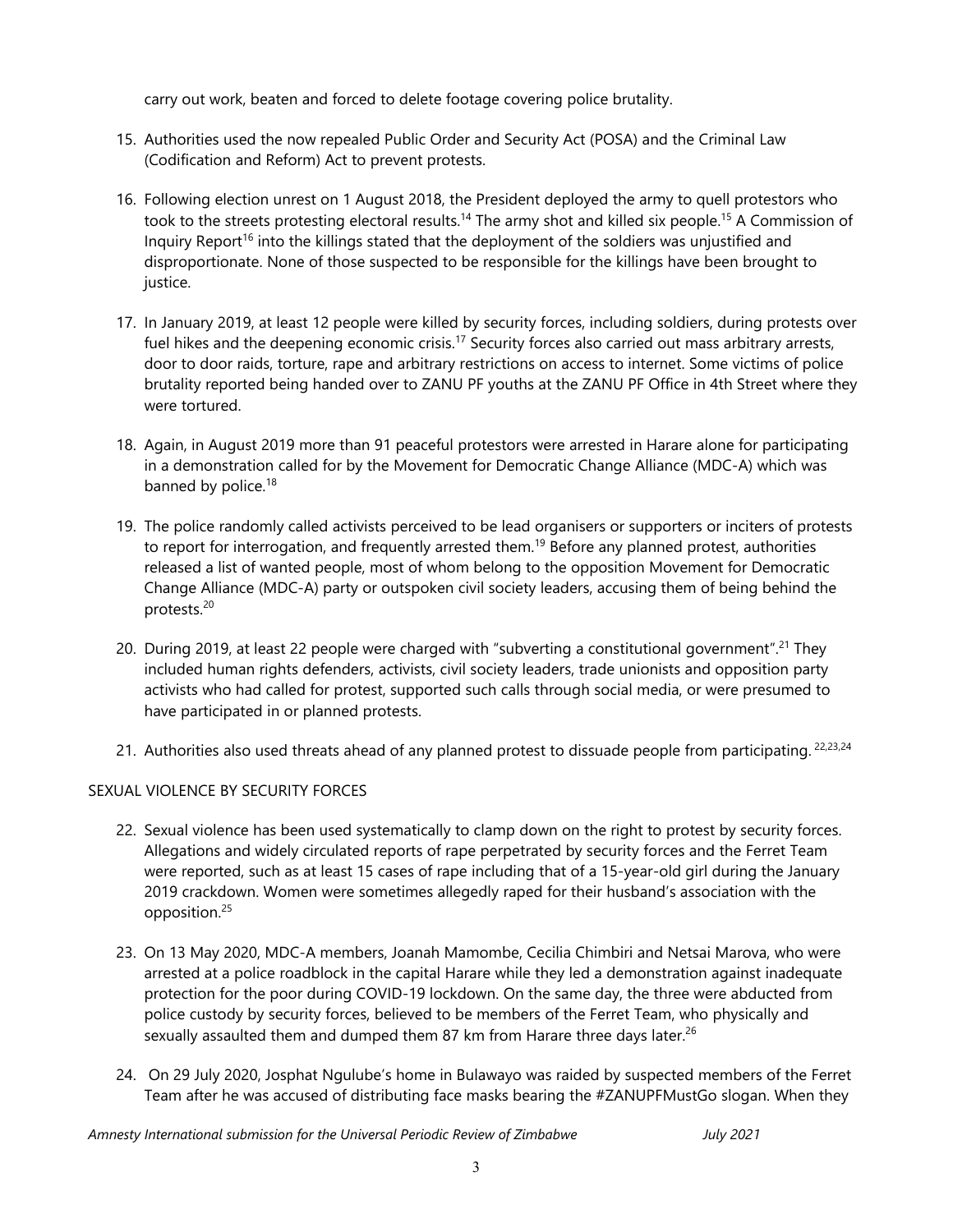failed to find him, four unidentified men abducted his niece Noxolo Maphosa from the street on 7 August and sexually assaulted her to get her to reveal her uncle's whereabouts.<sup>27</sup>

#### FREEDOM OF EXPRESSION

- 25. Authorities also used Covid-19 regulations to justify severe restrictions placed on the rights to freedom of expression.<sup>28</sup> One man was arrested and accused of circulating a fabricated press statement from the President which announced <sup>a</sup> lockdown and faced 20 years in prison. 29 Covid-19 restrictions have been used to justify the harassment of journalists and media workers, at least 25 of whom who were assaulted, and arbitrarily arrested and detained in 2020. $^{\rm 30}$
- 26. Charges of "undermining the authority of or insulting the President"<sup>31</sup> were brought to discourage legitimate criticism on social media.
- 27. In an effort to limit online organizing, authorities have shut down the internet twice, in August 2018 and January 2019<sup>32</sup> causing a blackout on violations taking place in country. In July 2020, authorities deliberately disrupted internet speed, making it impossible to use WhatsApp or access some sites.

# ABDUCTION, TORTURE, ENFORCED DISAPPEARANCE

- 28. Abductions, torture and or enforced disappearance by unidentified men, armed and wearing masks are common. A more visible pattern of collusion between security forces and the state is emerging, where activists are removed from police custody, handed over to special operatives to be abducted and tortured before being dumped far away from their homes. Where family members report such cases, they either face arrest or are charged with communicating falsehoods.
- 29. At least 49 abductions were recorded in 2019 alone of union leaders, civil society activists, opposition leaders and artists.
- 30. In July 2020, Tawanda Muchehiwa was abducted from police custody by the Ferret Team who wanted to locate his uncle, the editor of an online newspaper. They tortured him and dumped him four days later after the police failed to locate his uncle. Tamuka Denhere was abducted and tortured over several hours by unidentified men who took him from his home in Gweru, and, when they had finished with him, handed him over to Harare Central Police Station, 275 km from his home. Police also arrested his wife after she reported his abduction.

### ADMINISTRATION OF JUSTICE **Erosion of judicial independence**

- 31. On 6 April 2021 parliament passed Constitution Amendment No 1 of 2017. The contested Amendment 1 now allows the President to appoint the Chief Justice, Deputy Chief Justice and High Court Judge President without undergoing the previously held open interview selection processes.
- 32. Constitution Amendment No 2 was passed on 4 May 2021 allowing the President acting on the recommendation of the Judicial Service Commission to appoint sitting judges to vacancies in the higher courts, without undergoing the public interview procedure. $^{\rm 33}$ .

### **Fair trial rights violated**

*Amnesty International submission for the Universal Periodic Review of Zimbabwe July 2021*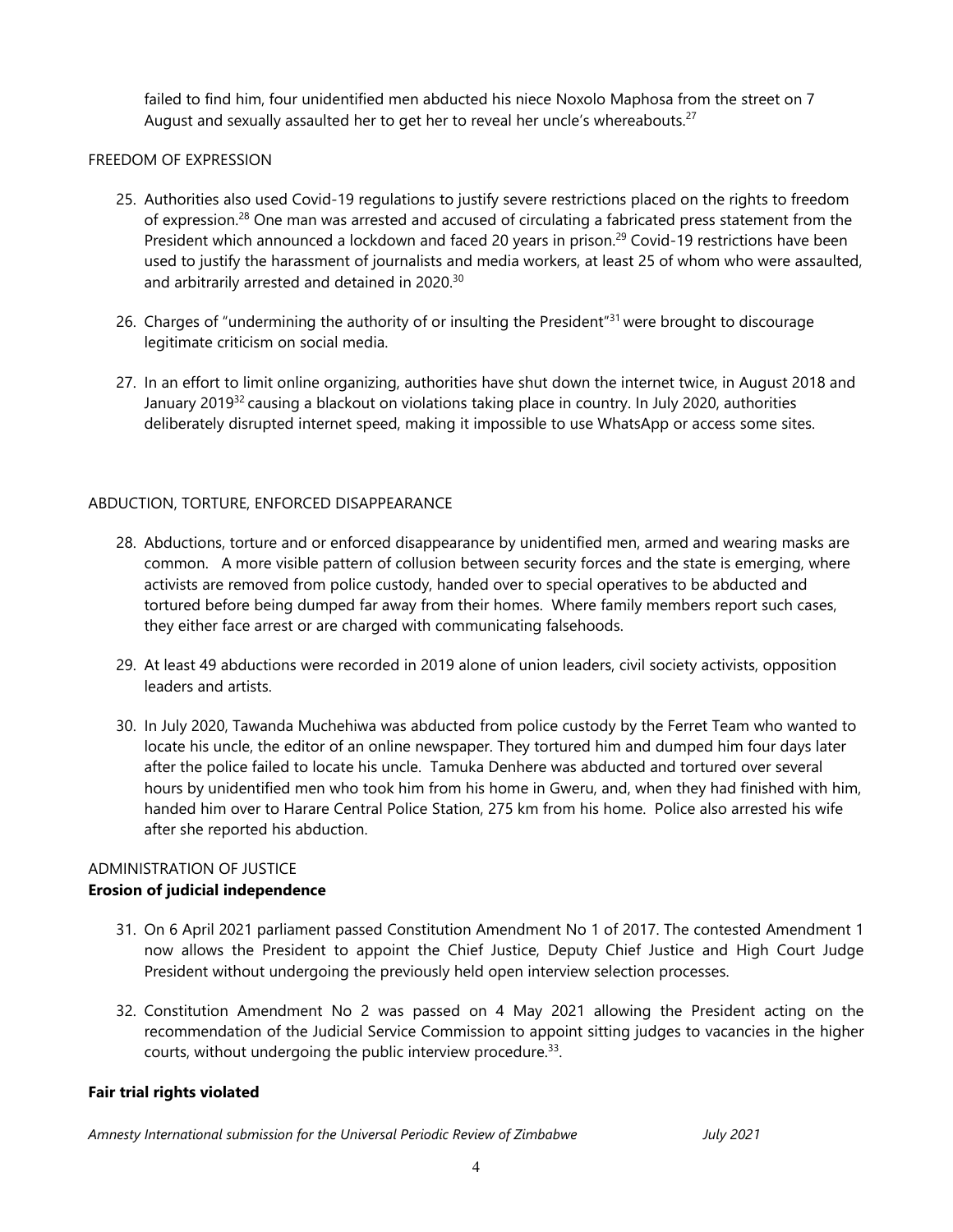- 33. Fair trial rights have not been fully respected in the criminal justice system. Invariably, the law has targeted human rights defenders, critics of governmen<sup>t</sup> and opposition political party activists. Critics and activists have been denied bail and suffered prolonged pretrial detention ranging from 30 to 60 days in custody in violation of the Constitution.
- 34. Human rights defenders such as Makomborero Haruzivishe and Alan Moyo have faced unfair prosecution and detention without bail for exercise their rights to freedom of expression and peaceful assembly. Job Sikhala, Jacob Ngarivhume, Godfrey Kurauone and Hopewell Chin'ono were denied bail by the magistrates who handled their initial remand hearing and they were only released after they appealed to the High Court in Harare.

#### SEXUAL AND REPRODUCTIVE RIGHTS, AND MATERNAL HEALTH

- 35. The Zimbabwean governmen<sup>t</sup> has adopted health policies to improve adolescents' sexual and reproductive health. However, inconsistent laws and policies on age of consent for accessing sexual and reproductive health services and information remain.<sup>34</sup> Entrenched taboos around adolescent sexuality have created barriers for adolescents to access the information and services they need to protect their health.<sup>35</sup>
- 36. Whilst <sup>a</sup> new educational curriculum was introduced, which includes components of sexual and reproductive health and rights, the teaching of this subject continues to take an 'abstinence-only approach', which focuses predominately on 'biological' information and fails to address gender inequality and related taboos surrounding adolescent sexuality $^{\rm 36}$ .
- 37. There has been <sup>a</sup> significant high risk of maternal mortality and morbidity including obstetric fistula <sup>a</sup> devastating maternal morbidity, which occurs after the trauma of an obstructed labour resulting in continued incontinence of urine or faeces. Senior health officials in Zimbabwe have estimated that as many as 50 women and girls suffer pregnancy related morbidities - including obstetric fistula - every day.

### IMPACT OF CLIMATE CHANGE ON LIVELIHOODS AND RIGHT TO HOUSING

- 38. The country has also faced climate and humanitarian crises which have left many facing hunger. Barely recovering from regional droughts of 2017 and <sup>a</sup> state of emergency in response to <sup>a</sup> cholera outbreak in 2018*,* 37 remote parts of the country were ravaged by Cyclone Idai in 2019 which affected 270,000 people.
- 39. The storm and subsequent flooding and landslides left 340 people dead and many others missing. Agriculture, schools, roads, bridges and other infrastructure all suffered heavy impacts. Chimanimani and Chipinge Districts were hardest hit with many people still living in tents or with relatives as they could not rebuild their homes for lack of financial means and funding constraints
- 40. The state had no mechanisms in place to reduce the impacts of the drought and the cyclone. The impact of climate change, Covid-19 lockdown and austerity has left 7.1 million people in need of humanitarian assistance in early 2021 such as access to basic commodities, food, livelihood support, water and sanitation.<sup>38</sup>
- 41. Forced evictions continue with more than 12,000 people from the Shangani Indigenous community, who live in Chilonga in Chiredzi, facing homelessness following Statutory Instrument (SI) 50 of 2021 to set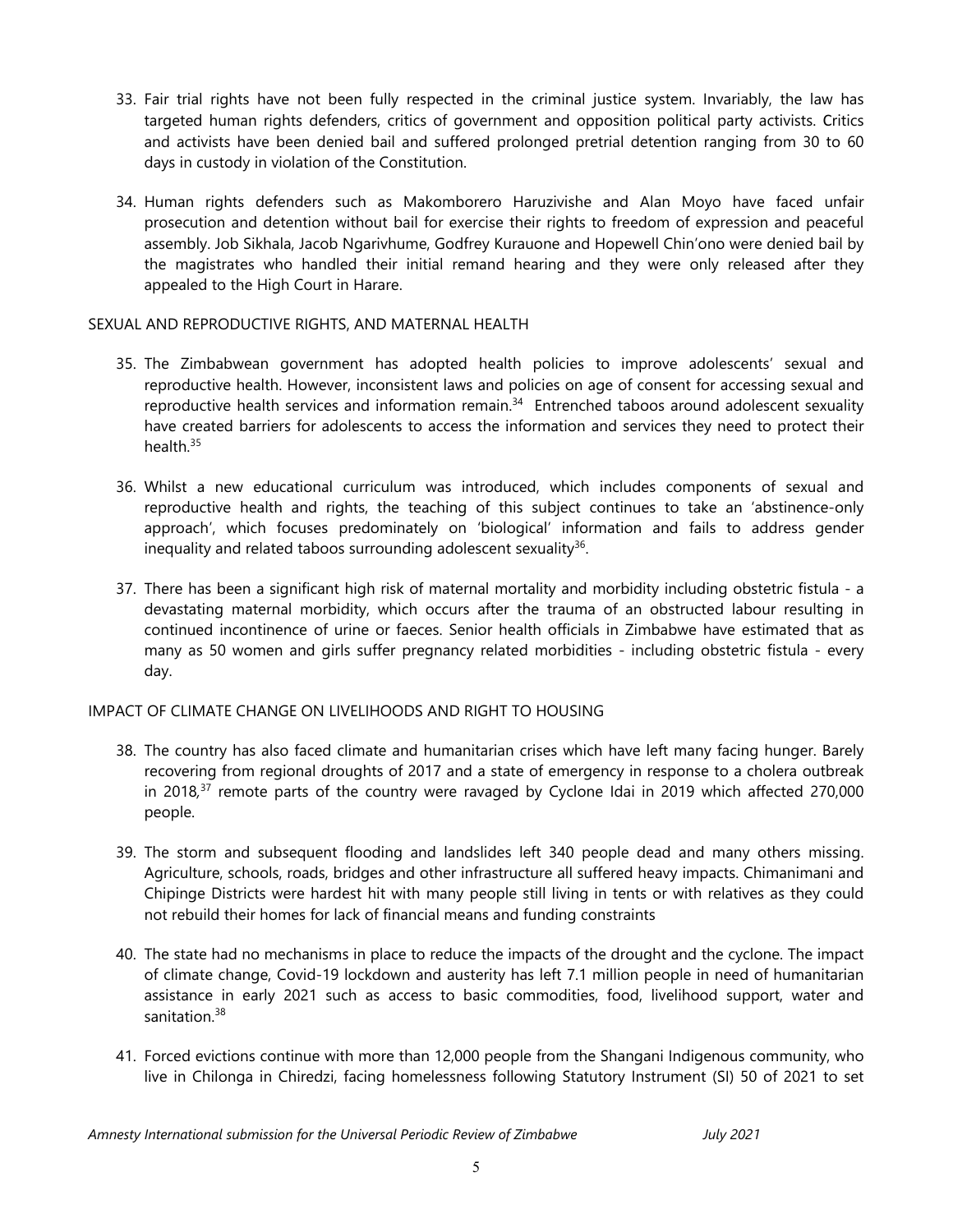aside communal land in the village of Chilonga, Chiredzi district for lucerne production.<sup>39</sup>

# RECOMMENDATIONS FOR ACTION BY THE STATE UNDER REVIEW

## **Amnesty International calls on the government of [Zimbabwe] to:**

#### *Restrictions to Freedom of Assembly and use of Force*

- Conduct prompt, thorough, impartial, independent and transparent investigation into all reports of harassment and intimidation of activists by security agents with the view to holding suspected perpetrators accountable.
- Ensure security forces act in accordance with international human rights law on the use of force, including the UN Code of Conduct for Law Enforcement Officials and the UN Basic Principles on the Use of Force and Firearms by Law Enforcement Officials.

#### *Sexual Violence by Security Forces*

- Establish an independent, impartial and transparent investigation into all accounts of sexual and genderbased violence allegedly committed by? security forces and Ferret Team.
- Establish an external and independent oversight mechanism, such as an independent police complaints commission or similar unit, to investigate and ensure accountability for unlawful actions, including related to abuses allegedly committed by state actors.

#### *Freedom of Expression*

 Allow journalists, human right defenders and activists to do their work without fear of harassment, intimidation and attacks from authorities.

#### *Abductions, Torture and Enforced Disappearances*

- Take measures to stop abductions and enforced disappearances and thoroughly, impartially, independently, and transparently investigate all outstanding cases of disappearance.
- Ratify UN Convention against Torture and Other Cruel, Inhuman or Degrading Treatment or Punishment and the International Convention for the Protection of All Persons from Enforced Disappearance.
- Take effective measures to address past human rights violations, including abductions and enforced disappearances by security agents, with <sup>a</sup> view to establishing the truth, giving access to justice to the victims, bringing suspected perpetrators to account, and providing access to justice and effective remedies to victims, including adequate compensation and treatment.

### *Administration of Justice*

- Respect the right to fair trial, adhere to the rule of law and uphold independence of the judiciary and national prosecuting authority.
- Ensure that all those detained on recognizably criminal charges are tried in proceedings that fully conform with international fair trial standards.

#### *Sexual and Reproductive Rights, and Maternal Health*

 Review and revise all laws related to adolescents' sexual and reproductive health and rights in Zimbabwe to ensure that there are no inconsistencies related to the age at which adolescents can access sexual and reproductive health information, education, and services. This includes: the Public Health Act. Children's' Act; Sexual Offences Act,Criminal Law Codification Act and the Termination of Pregnancy Act.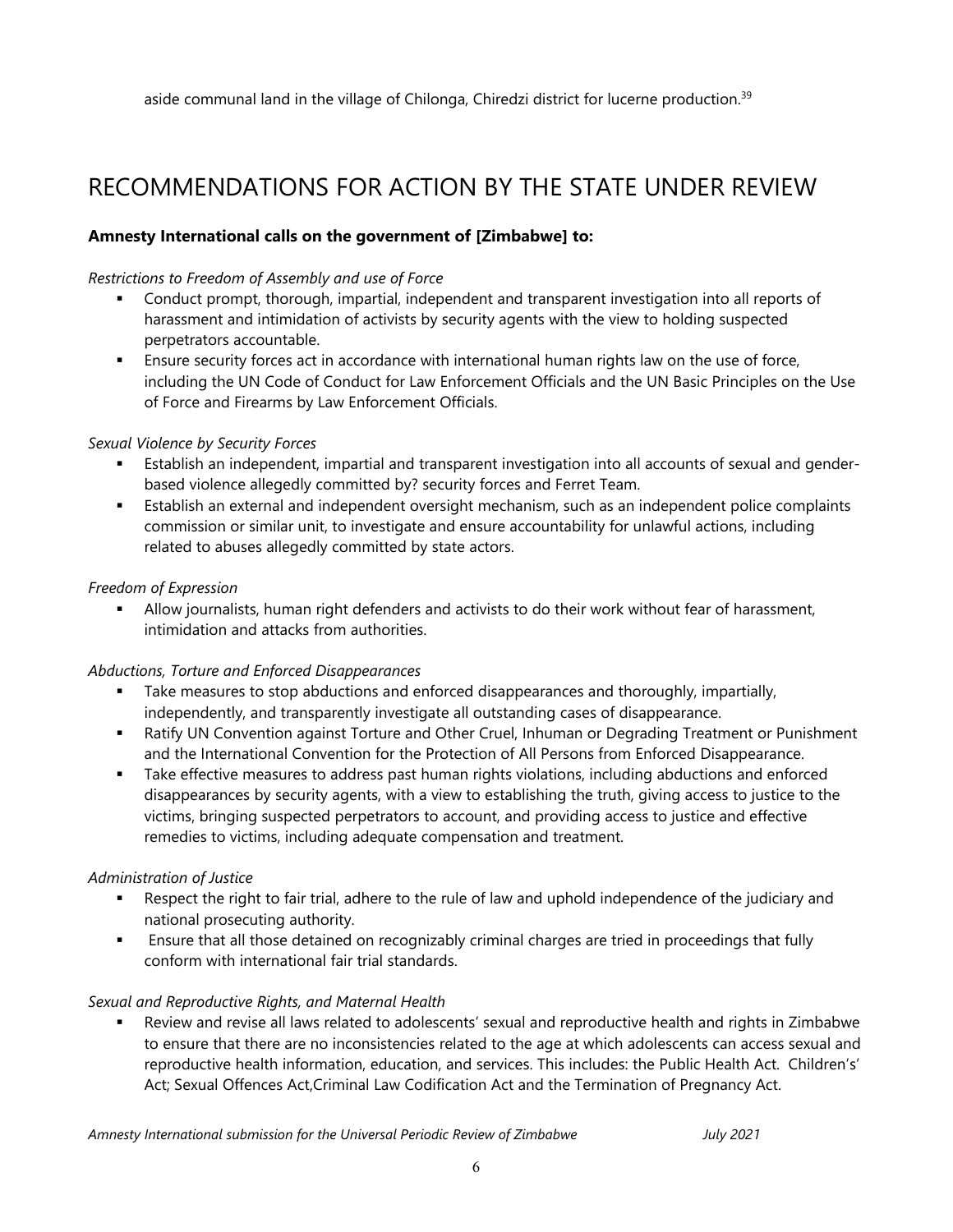Fully fund and operationalize the free maternal health care policy. Include post-natal care, including health services related to maternal morbidities, within this policy.

### *Humanitarian Assistance and Climate Change*

- П Ensure that people affected by Cyclone Idai and recurrent droughts in Zimbabwe are provided assistance to access adequate food, housing and other essential services, as well as support mechanisms to cope with the destruction of livelihoods.
- Adopt and implement human rights-consistent adaptation and disaster risk reduction measures that allow to adequately protect people from the foreseeable and unavoidable impacts of climate crises.

13 Amnesty International, *Open for Business, Closed for Dissent,* (previously cited), pp 8-9

*Amnesty International submission for the Universal Periodic Review of Zimbabwe July 2021*

<sup>1</sup> UN Human Rights Council, *Report of the Working Group on the Universal Periodic Review, Zimbabwe, 28 December 2016*, UN Doc. A/HRC/34/8 and its addendum UN Doc. A/HRC/34/8.Add.1

<sup>&</sup>lt;sup>2</sup> Working Group UPR, Report: Zimbabwe, (previously cited) Recommendation 131.64 (United States of America)

<sup>&</sup>lt;sup>3</sup> Working Group UPR, Report: Zimbabwe, (previously cited), Recommendation 132.98 (Germany)

<sup>4</sup> Working Group UPR, Report: Zimbabwe, (previously cited), Recommendations 131.6-11 (Islamic Republic of Iran, Germany, Congo, Philippines, Uganda, Egypt)

<sup>&</sup>lt;sup>5</sup> Veritas, Constitutional Watch 1/2020- Amending the Constitution -Part 1, 18 January 2020, available at [veritaszim.net](https://www.veritaszim.net/node/3900)

<sup>6</sup> Zimbabwe Lawyers for Human Rights, Constitutional Court Judgment On Outlawing Section 27 of POSA, 19 October 2018,  $z$ lhr.org.zw/?p=1522

<sup>&</sup>lt;sup>7</sup> Zimbabwe, Citizenship of Zimbabwe Act, 1984, Section 9 of the 1984 Citizenship Act prohibits dual citizenship whilst section 42(e) of Zimbabwe Constitution allows dual citizenship for people born in Zimbabwe.

<sup>8</sup> Zimbabwe, Constitution of Zimbabwe Amendment (No.20) 2013 Section 9

<sup>&</sup>lt;sup>9</sup> UN Human Rights Council, Report of the Working Group on the Universal Periodic Review, Zimbabwe, 19 December 2011, UN Doc. A/HRC/19/14

 $^{10}$  President Mnangagwa was elected for his first presidential term in August 2018

 $11$  A joint special operatives team of security forces known as the "Ferret" comprising of agents of the police, military, and the Central Intelligence Organisation, as well as the President'<sup>s</sup> Office which works under the authority of the State Security.

<sup>12</sup> Amnesty International, *Open for Business, Closed for Dissent, Crackdown in Zimbabwe during the National Stay-Away, 14-16 January 2019*, (Index: AFR 46/9824/2019), [amnesty.org/download/Documents/AFR4698242019ENGLISH.pdf](https://www.amnesty.org/download/Documents/AFR4698242019ENGLISH.pdf).

<sup>&</sup>lt;sup>14</sup> In August 2018, the police invoked Section 37 of the POSA which allows for the police to request for deployment of members of the Zimbabwe Defence Forces to assist them in the maintenance of law and order in <sup>a</sup> demonstration.

<sup>&</sup>lt;sup>15</sup> Amnesty International, "Zimbabwe: One year on no justice for those killed in post-election demonstrations", 1 August 2019, amnesty.org/en/latest/news/2019/08/zimbabwe-one-year-on-no-justice-for-those-killed-by-soldiers-in-post-electiondemonstrations/

<sup>16</sup> Zimbabwe*: Report of The Commission of Inquiry into the 1st of August 2018 Post-Election Violence*, 18 December 2018, available at [Kubatana.net](https://kubatana.net/2018/12/18/report-commission-inquiry-1-august-2018-post-election-violence/), p.47, para. 6.5 (a)

<sup>17</sup> Amnesty International, *Open for Business, Closed for Dissent*, (previously cited), pp. 8-9

<sup>18</sup> Herald, "*91 illegal protesters arrested*", 17 August 2019, 91 illegal [protesters](https://www.herald.co.zw/91-illegal-protesters-arrested/) arrested | The Herald